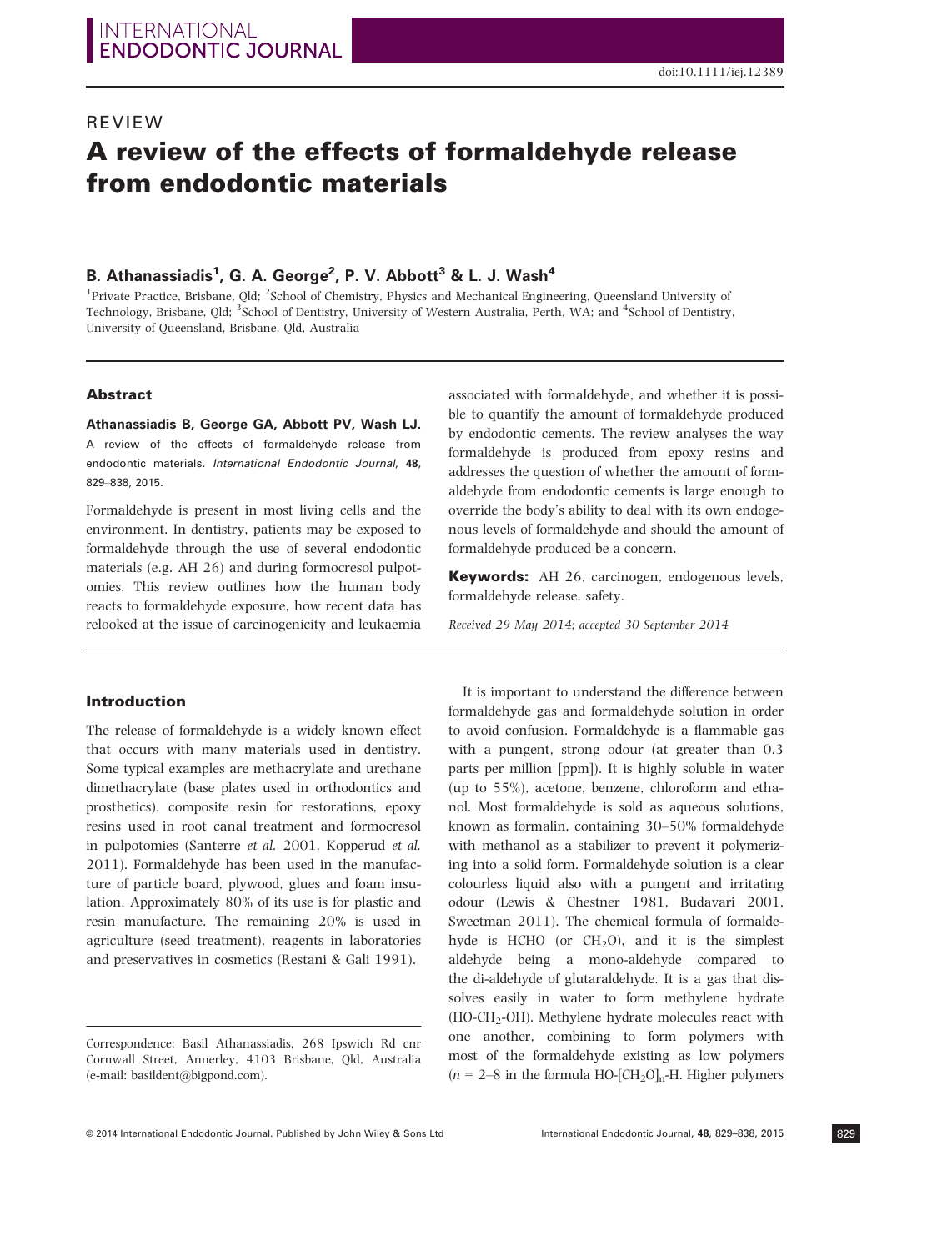(n up to 100), which are insoluble, are white powders, and these are called paraformaldehyde (Kiernan 2000). Paraformaldehyde has a formaldehyde component of 91–99%, and in liquid phase, the powder and the water vaporize at room temperature to release formaldehyde (Lewis & Chestner 1981). Formocresol was introduced into dentistry as a pulpotomy agent by Buckley in 1904 and consists of 35% tricresol, 19% formaldehyde, 15% glycerine and water. Variations include the use of a diluted formula (1 : 5) and of the mixing of the formocresol into a zinc-oxide eugenol base instead of applying the solution to the pulp on a cotton pellet (Kahl et al. 2008, Balaprasanna 2011).

In endodontic practice, there are materials that contain formaldehyde and/or paraformaldehyde – such as N2 paste (Indrag-Agsa, Losone, Switzerland), Endomethasone (Septodont, Paris, France), Riebler's paste (Amubarut; Wera Karl, Biesingen, Germany) and SPAD (Trailement, Quetigny, France) – which have paraformaldehyde levels between 4 and 8% (Bonsor & Pearson 2013). Other materials such as the epoxy resin cements, for example AH26 (De Trey Dentsply, Konstanz, Germany) and AH Plus (De Trey Dentsply), do not contain formaldehyde as an ingredient, but they release minimal levels of formaldehyde during their setting reaction. The formaldehyde release peaks after 2 days and then slowly decreases for a maximum period of 2 weeks (Lewis & Chestner 1981, Koch 1999).

The American Association of Endodontists issued a position paper on the use of formaldehyde- and paraformaldehyde-containing materials in which they recommended that they should not be used during endodontic treatment due to their toxicity and carcinogenicity (AAE 2013).

An electronic search was conducted using PubMed and Google Scholar search engines to identify appropriate articles written in the English language. The following keywords were used: formaldehyde, carcinogen, toxicity, formocresol, endodontics, epoxy resins, AH26, AHPlus. Textbooks such as Merck Index and Martindales were also examined for relevant information. Government agency websites in the USA, Australia and United Kingdom related to formaldehyde were examined. The reference lists of the identified publications were also examined for additional articles.

#### Sources of formaldehyde

The possible routes of exposure to formaldehyde are by ingestion, inhalation, dermal absorption and blood exchange. Once absorbed, formaldehyde is very quickly broken down. Almost every tissue in the body has the ability to breakdown formaldehyde. It is usually converted to a nontoxic chemical called formate, which is excreted in the urine. Formaldehyde can also be converted to carbon dioxide and breathed out of the body. Formaldehyde is irritating to tissues when it comes into direct contact with them. The most common symptoms include irritation of the eyes, nose and throat, along with increased tearing, which occurs at air concentrations of 0.4–3 ppm (ATSDR 1999, Golden 2011).

Humans are exposed to formaldehyde on a daily basis from various sources related to lifestyle and diet. Some of these sources are foods such as shiitake mushrooms (40–380 ppm), fresh seafoods (mackerel, squid, scallop, octopus at 2 ppm), fruit and vegetables (3–22 ppm). Inhalation of trace amounts of formaldehyde can easily occur from multiple sources, such as the decomposition of plant residues, automotive exhaust, cigarette smoke, outgassing of furniture and joinery items manufactured from chipboard or plywood, insulating materials used in construction, workplace use of various synthetic resins and glues, fabrics, cosmetics and hair straightening products. Combining these various sources, the World Health Organization (WHO) estimated daily intake of formaldehyde for an adult is about 10.55 mg day<sup>-1</sup>, comprising 9.4 mg day<sup>-1</sup> from food, 1 mg day<sup>-1</sup> from inhalation and  $0.15$  mg day<sup>-1</sup> from water (Restani & Gali 1991, WHO 2001, Tang et al. 2009).

Formaldehyde is present in virtually all cells in the human body as a by-product of the metabolism of serine, glycine, methionine and various other amino acids. Endogenous levels of metabolically produced formaldehyde range from 3 to 12 ng  $g^{-1}$  of tissue (WHO 2001, Kahl et al. 2008). Formaldehyde can be readily detected in human plasma with typical concentrations of 2.5 ppm (Restani & Gali 1991, Lehman-McKeeman 2010, Golden 2011, Checkoway et al. 2012). No increase in formaldehyde concentration was seen in the blood of humans, rats and monkeys following exposure to concentrations of 1.9 ppm  $(2.3 \text{ mg m}^{-3})$ , 6 ppm  $(7.2 \text{ mg m}^{-3})$  and 14.4 ppm  $(17.3 \text{ mg m}^{-3})$  gaseous formaldehyde, respectively (IPCS 2002). This has been attributed to the deposition of formaldehyde principally in the respiratory tract and its rapid metabolism (Heck et al. 1985, Casanova et al. 1988). Exogenous formaldehyde does not accumulate in the body as it has a biological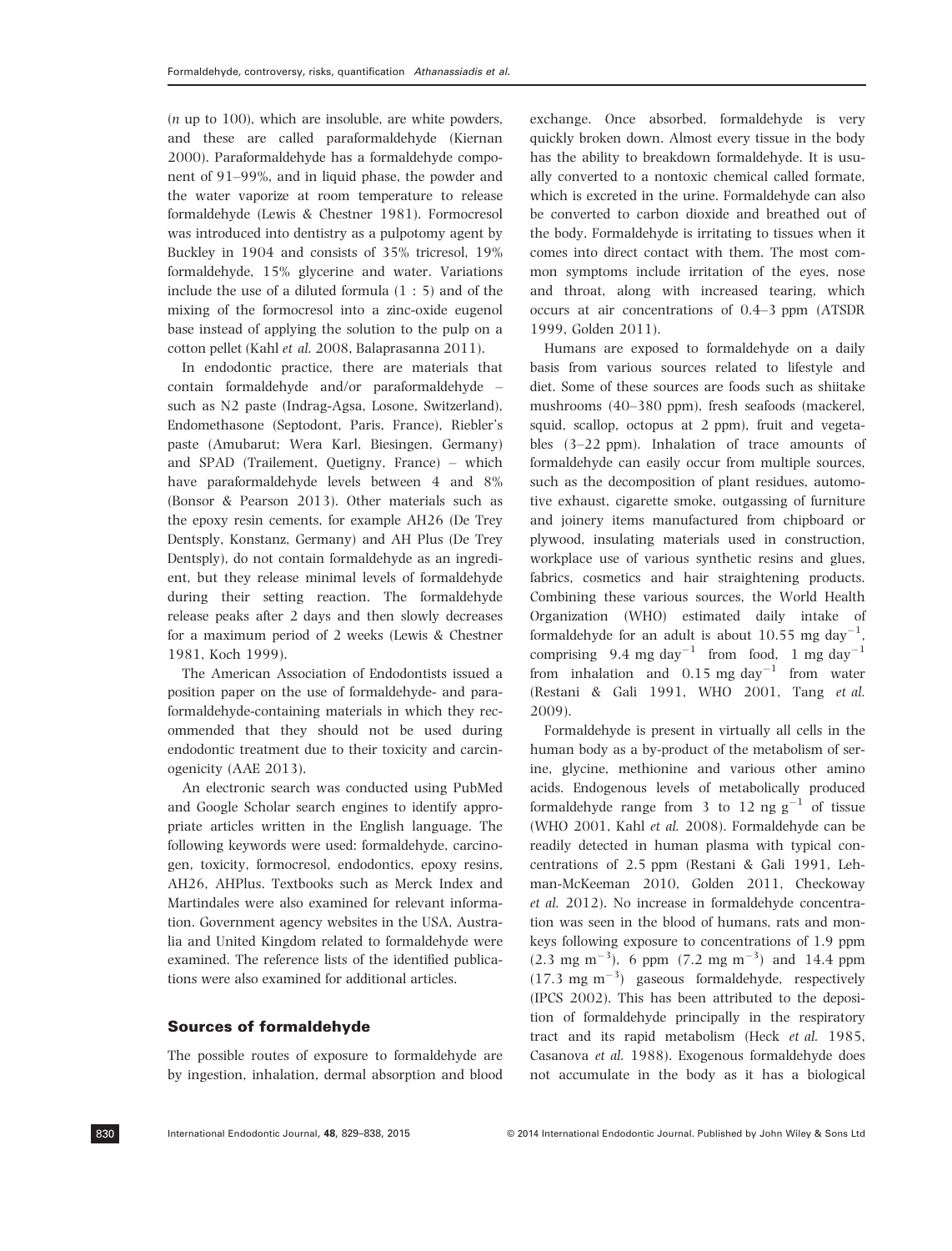half-life of only 1-1.5 min, and it is quickly cleared from human plasma. Such rapid metabolism would inhibit the systemic distribution of formaldehyde (Restani & Gali 1991, NICNAS 2006).

Formaldehyde is present in low concentrations  $(<0.2\%)$  in a wide variety of consumer products. It is used as a preservative for the control of bacteria and fungae in water-based solutions in both industrial and consumer products including dishwashing liquids, disinfectants, fabric conditioners, shampoos, conditioners and shower gels. Many of these products are released directly into wastewater streams during their use and hence, they are a source of formaldehyde levels in water (NICNAS 2006). Some common formaldehyde-releasing preservatives include DMDM Hydantoin (1,3-dihydroxymethyl-5, 5-dimethyl hydantoin) and imidazolidinyl urea. The free formaldehyde content in DMDM Hydantoin is usually up to 2%. Any bacterial activity consumes the free formaldehyde which is then replenished from the parent compound. Over a period of time, all formaldehyde from the donor molecule is used up in preserving the product against microbes (NICNAS 2006).

#### Antimicrobial actions

Formaldehyde solution is bactericidal, sporicidal and virucidal, but it works more slowly than glutaraldehyde. Formaldehyde is an extremely reactive chemical that interacts with protein, DNA and RNA. When applied to unbroken skin, formaldehyde solution hardens the epidermis, renders it tough and white, and produces a local anaesthetic effect. Formaldehyde prevents tissue autolysis as it binds to protein and prevents enzymatic degradation of proteins (Kurji 2009). Diluted formaldehyde solution containing 0.75% formaldehyde w/w has been used to treat warts on hands and feet (McDonnell & Russell 1999, Kiernan 2000, Sweetman 2011).

Root canal cements that produce formaldehyde on setting may allow the material to exert some antimicrobial action to counter the effects of any residual bacteria left in the root canal system at the time of root filling. Formaldehyde is a relatively nonspecific bactericidal agent, affecting the growth and viability of most gram-positive and gram-negative bacteria as well as fungi (Sweetman 2011). Formaldehyde gas has very little penetrative power as it readily condenses on surfaces and polymerizes. Its effectiveness as an antimicrobial agent requires a high relative humidity of 80–90%. Formaldehyde gas is used for disinfection of rooms and cabinets, and it can be used with low temperature steam for sterilization of heat sensitive items (Sweetman 2011).

Some epoxy resin endodontic cements (e.g. AH 26) contain hexamethylenetetramine (HMT- also known as hexamine, methenamine or urotropine), which itself exerts antibacterial actions, and was first used as an antiseptic agent (urotropine) in 1894 (Grayson 2010). HMT is a white powder which is freely soluble in water and soluble in alcohol with an alkaline pH, but the hippurate and mandelate salts of HMT have a pH of 4 when in solution. HMT owes its antibacterial action to the release of formaldehyde which is slowly liberated by hydrolysis at acidic pH  $(\leq 5.5)$ . The hippurate or mandelate salts are also used for long-term suppression of chronic or recurrent lower urinary tract infections. It is only active in acidic urine when formaldehyde is released (Sweetman 2011). Almost no hydrolysis of HMT occurs at physiological Ph, and it is therefore virtually inactive in the body at neutral pH (Scott & Wolf 1962, Sweetman 2011). The half-life is approximately 4 h, and it is rapidly and almost completely eliminated in the urine (Sweetman 2011). In humans, no harmful reactions or complications have been observed in patients receiving HMT as an antiseptic at dose levels of  $4-6$  g day<sup>-1</sup> for weeks (Restani & Gali 1991). HMT continues to be used as an antibacterial agent, most commonly as a food preservative because of its antimicrobial activity and its lack of taste and odour (Restani & Gali 1991). HMT is also used widely in the manufacturing of particle board, plywood and foam insulation.

Hexamine,  $N_4$ (CH<sub>2</sub>)<sub>6</sub>, liberates formaldehyde under acidic hydrolysis. This hydrolysis is accelerated by heating and decreasing the pH (Dreyfors et al. 1989, Grayson 2010). Such conditions would be uncommon following the use of root canal medicaments, but it may occur if instrumentation and root canal filling were done in one appointment and periapical inflammation was present. Therefore, the amount of formaldehyde produced when hexamine is used in a root canal filling and following a period of medicament use would most likely be inconsequential.

The chemical formula for the breakdown of HMT is as follows:

 $N_4(CH_2)_6$  (HMT) + 6 H2O  $\rightarrow$  4 NH<sub>3</sub> (ammonia) + 6 CH<sub>2</sub> O (formaldehyde)

The key ingredient is the requirement of an acidic pH (< pH 5.5) (Scott & Wolf 1962, Sweetman 2011).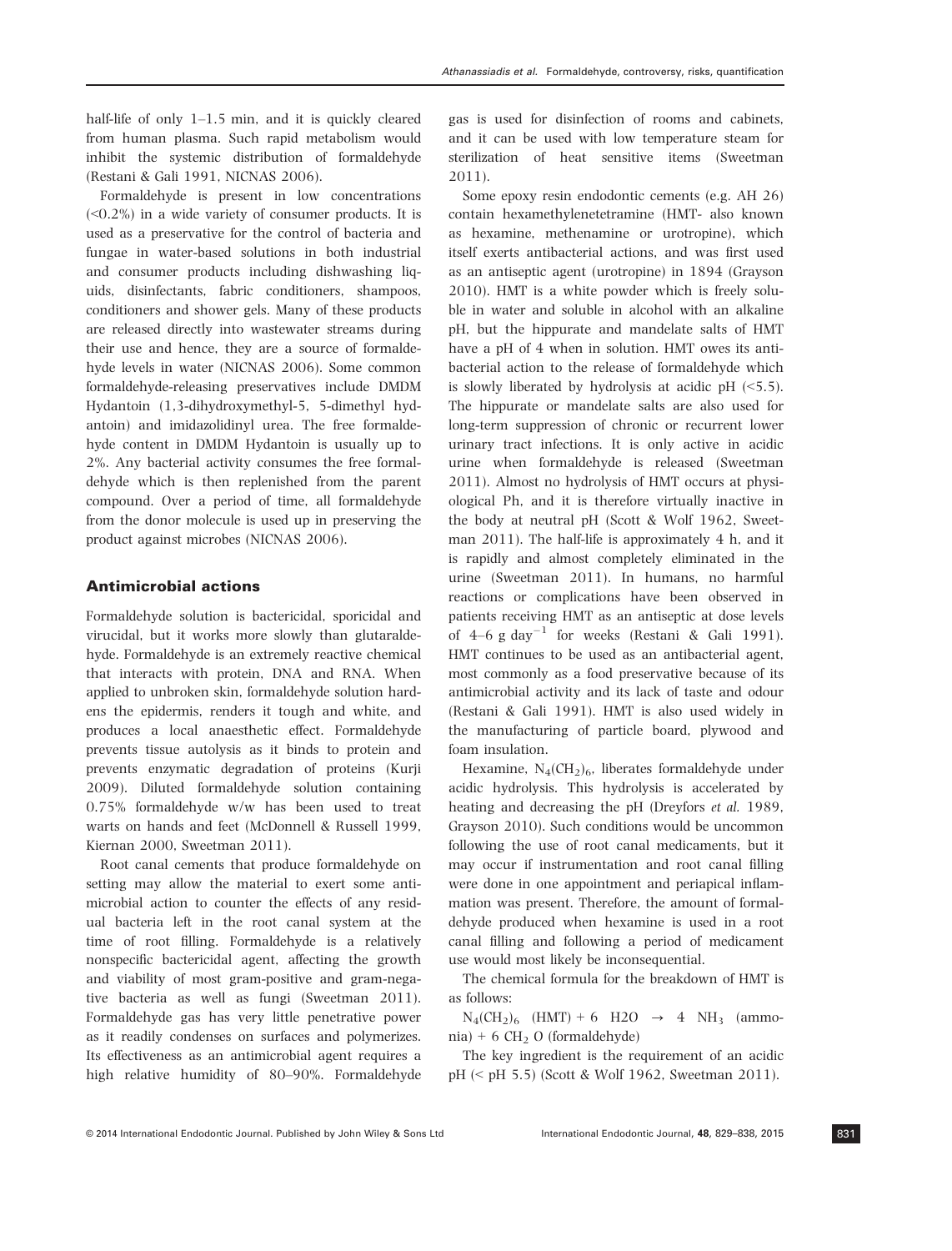## The controversy of formaldehyde being a carcinogen

Concerns regarding formaldehyde release are based on its known properties as an irritant as well as concerns that it may be a carcinogen. There is controversy as to the risk that formaldehyde presents as a carcinogen, and the possibility that it is a human carcinogen is impossible to exclude formally (Sweetman 2011) even though formaldehyde is not a direct genotoxic agent at sites distant to the portal of entry (nose, oral cavity) (Checkoway et al. 2012, Gentry et al. 2013). A substantial body of new evidence has appeared in the literature between 2010 and 2012, which shows no increased incidence of nasopharyngeal cancer in humans who have a mean formaldehyde exposure level of <1 ppm, up to peak levels of 4 ppm (Bolt & Morfeld 2013).

A major issue with assessing the possible carcinogenicity of formaldehyde is that it is present at relatively constant levels in the blood of humans. These background levels of formaldehyde create an analytical problem in differentiating altered or damaged DNA (adducts) that result from endogenously generated formaldehyde from those that are directly related to any exogenous chemical exposure. Various regulatory bodies have set exposure limits to formaldehyde in air (Table 1). The International Agency for Research in Cancer (IARC) has classified formaldehyde as 'carcinogenic to humans' (Cogliano et al. 2005), although Marsh et al. (2010) later showed that some of the studies on which this IARC classification was based had incomplete data sets and striking discrepancies and presented misleading evidence. The US Occupational Safety and Health Administration (OSHA) and

the Australian National Industrial Chemicals Notification and Assessment Scheme (NICNAS) both regard formaldehyde as a possible human carcinogen and consider that it can cause cancer in animals at high levels that are not found in the majority of workplaces.

Duhayon et al. (2008) stated that the most recent epidemiological studies indicate that the statement 'formaldehyde is carcinogenic to humans' is probably too strongly worded. In a review of all cohort studies published to February 2007 (Bosetti et al. 2008) noted that industry workers and professionals exposed to formaldehyde showed no appreciable excess risk of cancers of the oral cavity, pharynx, sinus, nasal cavity and lungs.

Logically, one would expect a site-exposure relationship with malignancies related to the tissues most exposed to formaldehyde from inhalation or ingestion. In cases of high exogenous exposure to formaldehyde, DNA effects are limited to the respiratory tract, and lesions have not been observed beyond the point of contact from inhalation exposure to formaldehyde (Lehman-McKeeman 2010) nor are levels of adducts different in remote sites. In other words, exogenous formaldehyde can cause DNA adducts in nasal epithelial DNA from direct inhalation exposure but not in bone marrow and other distant sites. The concept that inhaled formaldehyde could cause leukaemia or influence myeloid progenitor cells or other bone marrow cells have been formally excluded (Bolt & Morfeld 2013). A recent review (Gentry et al. 2013) concluded that there is no association between formaldehyde exposure and myeloid or lymphoid malignancies. Likewise, there is no consistent evidence of genotoxicity in the bone marrow following exogenous formaldehyde exposure (Checkoway et al. 2012). The

|  | <b>Table 1</b> Formaldehyde gas exposure limits from different regulatory bodies |  |  |  |  |  |
|--|----------------------------------------------------------------------------------|--|--|--|--|--|
|--|----------------------------------------------------------------------------------|--|--|--|--|--|

| Legal exposure limits                               | US-OHSA,<br>NIOSH, HESIS | <b>EU-SCOEL</b><br>(2008) | UK-HSE<br>(2011) | AUS-NICNAS<br>(2006) |
|-----------------------------------------------------|--------------------------|---------------------------|------------------|----------------------|
| Threshold limit value (TLV)                         | $0.3$ ppm                | $0.2$ ppm                 | N/A              | N/A                  |
| Permissible exposure level (PEL)                    | $0.75 - 1.00$ ppm        | $0.2$ ppm                 | $2.0$ ppm        | $0.3$ ppm            |
| Limit (PEL) over an 8-h workshift                   |                          |                           |                  |                      |
| Short-term exposure limit (STEL)-over 15-min period | $2.0$ ppm                | $0.4$ ppm                 | $2.0$ ppm        | $0.6$ ppm            |
| Immediately dangerous to life and health (IDLH)     | $>20$ ppm                | N/A                       | N/A              | N/A                  |

Data derived from Bolt & Morfeld 2013, Duhayon et al. 2008, and regulatory body websites. OHSA, US Occupational Safety and Health Administration; NIOSH, US National Institute of Occupational Safety and Health; NICNAS, Australian National Industrial Chemicals Notification and Assessment Scheme; HESIS, Californian Hazard Evaluation System and Information Service; EU-SCOEL, European Union-Scientific Committee on Occupational Exposure Limits for formaldehyde; UK-HSE, United Kingdom-Health and Safety Executive; TLV, FA concentration should not exceed this value at any time; N/A, not available. 1 ppm = 1 part of formaldehyde gas per million parts of air. Conversion factors (in air): 1 ppm = 1.25 mg m<sup>-3</sup>, 1 mg m<sup>-3</sup> = 0.8 ppm (at 20 °C and 1013 hPa) (WHO 2001, Arts et al. 2006).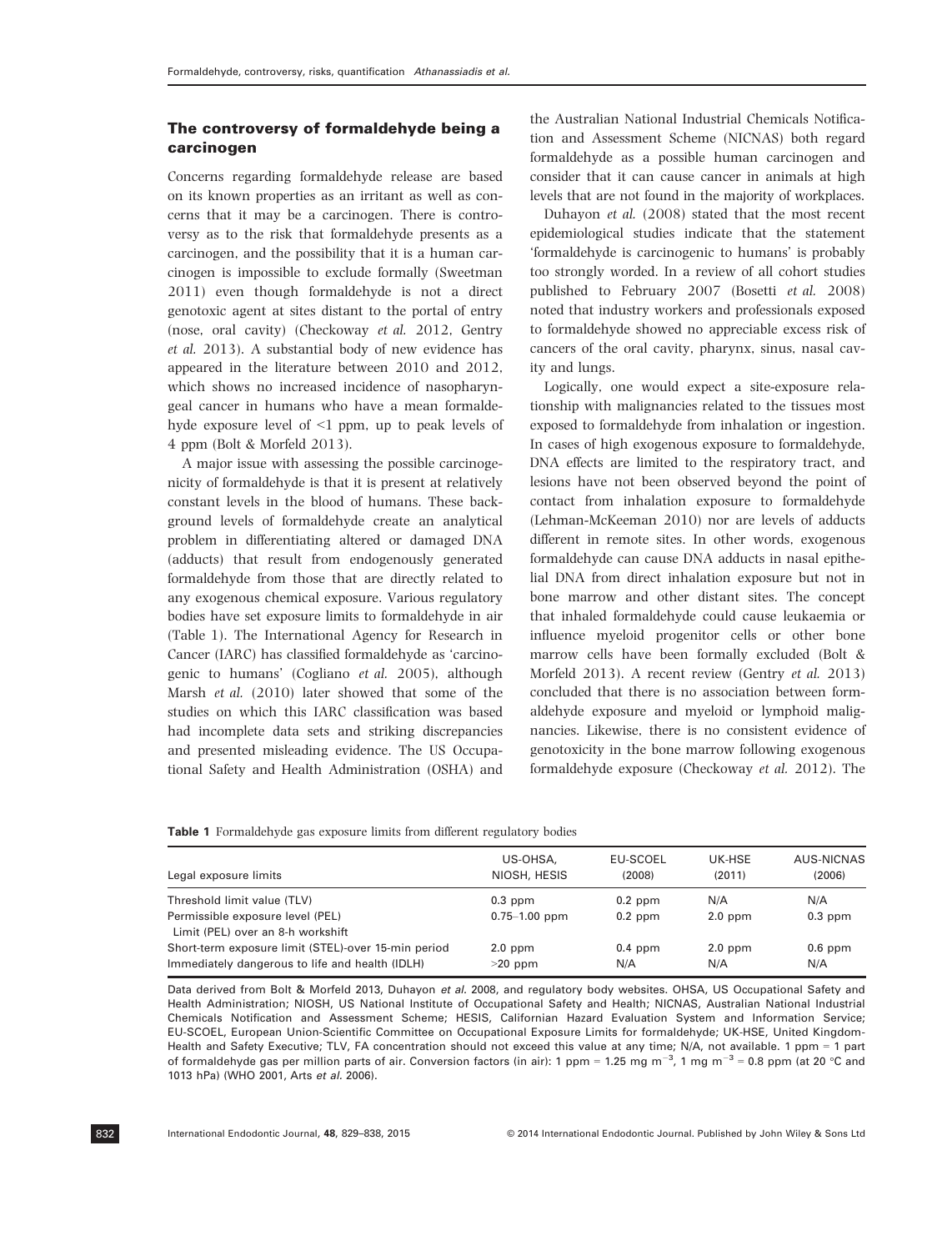extensive metabolic capability of humans and the findings that no inhaled formaldehyde gets past nasal epithelium into the systemic circulation strongly suggest that formaldehyde should be more appropriately characterized as a chemical with adverse effects rather than as a carcinogen (Golden 2011).

#### Exposure limits

Formaldehyde affects humans when breathing its vapours or touching the liquid. It reacts quickly with body tissues and affects the site of direct contact (e.g. eyes, nose, throat and skin). Formaldehyde can destroy the skin's protective oils causing dryness, cracking and dermatitis. High levels (5–30 ppm) can severely irritate the lungs causing chest pain and shortness of breath (HESIS 2011). In humans, odour perception of formaldehyde (0.5–1.0 ppm) precedes sensory irritation  $(>2.0$  ppm) of the nose, throat and eyes, with eye irritation accepted as the most sensitive end-point. Short-term exposure (<1 h) to formaldehyde below 2 ppm produces no toxicological effects on the eyes or upper respiratory tract. Moderate eye, nose and throat irritation occurs at 2–3 ppm. A formaldehyde concentration of 0.1 ppm is unlikely to result in any irritant effects for individuals, including children, asthmatics and the elderly. Adverse effects occur only at the point of contact after the concentration achieved is in excess of endogenous levels, and it exceeds the body's ability to maintain homoeostasis (Golden 2011). Formaldehyde vapour is irritant to the nose, eyes and upper respiratory tract and may cause coughing, spasm and oedema of the larynx, bronchitis and pneumonia with asthma-like symptoms with repeated exposure (Sweetman 2011).

The minimum risk level (MRL) is an estimate of the daily human exposure to a hazardous substance that is likely to be without appreciable risk of adverse, noncancer health effects over a specified duration of exposure. For oral exposure to formaldehyde, an MRL of 0.3 mg kg<sup>-1</sup> day<sup>-1</sup> has been derived for intermediateduration exposure, and an MRL of 0.2 mg kg<sup>-1</sup> day<sup>-1</sup> has been derived for chronic-duration exposure (ATSDR 1999).

In the blood, the mean formaldehyde concentration is reported as  $2.24 \text{ mg} \pm 0.07 \text{ mg kg}^{-1}$ (Restani & Gali 1991). WHO estimates that an adult is exposed to 10.55 mg formaldehyde day<sup>-1</sup> from food, air and water. There are fairly constant endogenous levels of 2.5 ppm formaldehyde in blood (Golden 2011). Szarvas et al. (1986) determined the endogenous level of formaldehyde in blood at an average of  $0.5 \mu g \text{ mL}^{-1}$  of blood. With approximately 5 L of blood volume in humans, this equates to 2.5 mg of endogenous formaldehyde circulating at any one time. Endogenous turnover of formaldehyde was estimated to be approximately 878– 1310 mg  $kg^{-1}$  body weight per day, assuming a half-life of 1–1.5 min (EFSA 2014).

#### Quantification of formaldehyde

There are several methods used to assess formaldehyde release from endodontic materials, and each has its advantages and disadvantages (Table 2). The direct instrumental methods of GC-MS (Spångberg) et al. 1993) and direct spectrophotometry in the infrared or ultraviolet ranges (Leonardo et al.1999) can detect formaldehyde but cannot give absolute concentrations. The remaining methods involve an initial reaction with colorimetric reagents to form formaldehyde adducts which are then analyzed by their ultraviolet absorption spectra, generally after removing other components by HPLC (Cohen et al. 1998, Koch 1999, Koch et al. 2001). Current methods include direct instrumental analysis (e.g. gas phase spectroscopy using a tunable diode laser) and derivatization methods involving subsequent chromatography and ultraviolet detection, as well as more sensitive methods using fluorescence (Li et al. 2005). The biggest challenge with fluorescence assay methods is to avoid false positives due to the presence of contaminants or nonspecific reactions (Compton & Purdy 1980). Nevertheless, the fluorescence method when compared with the derivatization/HPLC method has been found to give statistically comparable results as well as having high sensitivity (Pinheiro et al. 2004).

In order to determine the amount of formaldehyde produced in a typical root canal filling, the mass of resin deposited has to be calculated. Results from three studies were used to determine the average surface area found in a prepared molar root canal (Peters et al. 2001, 2003, Hübscher et al. 2003). The average from the three studies for the total surface area of a prepared maxillary molar was  $74.68$  mm<sup>2</sup>. Average film thickness determined from two studies (Weis et al. 2004, Jung et al. 2005), was used to determine the volume of resin and found the average film thickness was  $18.0 \mu m$ . This was used in the calculation below. AH 26 was used as an example in the calculations below as this material produces the high-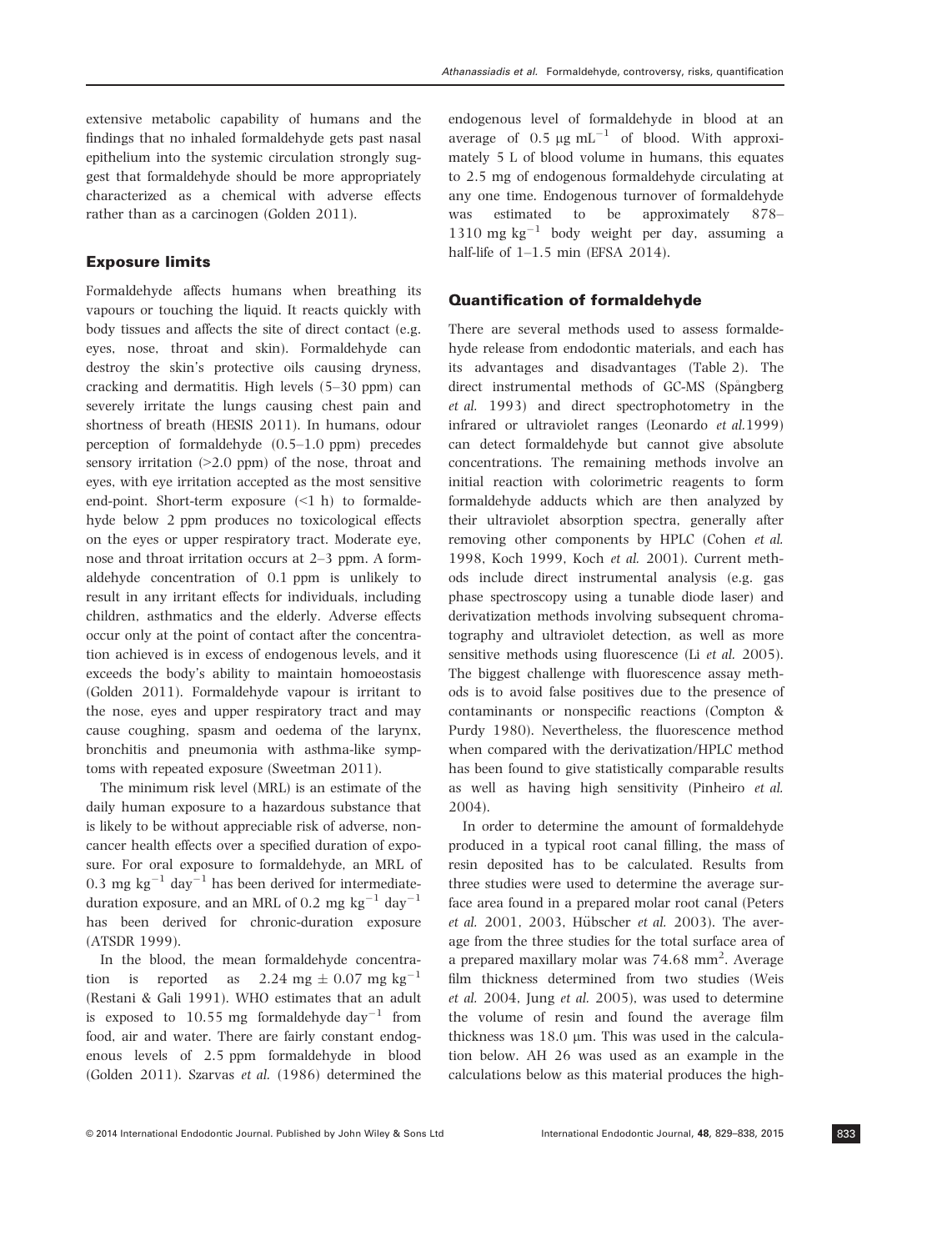| Reference                  | Method and materials                                                                                                                                                                                                                                         | Results                                                                                                                                                                                                   | Comment                                                                                                                                               |
|----------------------------|--------------------------------------------------------------------------------------------------------------------------------------------------------------------------------------------------------------------------------------------------------------|-----------------------------------------------------------------------------------------------------------------------------------------------------------------------------------------------------------|-------------------------------------------------------------------------------------------------------------------------------------------------------|
| Spångberg<br>et al. (1993) | GC-MS after mixing and after 100%<br>RH exposure of AH 26 and N2                                                                                                                                                                                             | Relative FA levels from MS ion<br>intensities. No [FA] possible<br>but N2 level was ~1000 times that<br>of AH 26                                                                                          | Method has limited quantification<br>and easily saturated at high<br>[FA]. Cannot be converted<br>to ppm                                              |
| Cohen et al.<br>(1998)     | DNPH reaction with FA then HPLC<br>following method EPA8315. AH<br>26, AH Plus and EZ-Fill sonicated<br>in pH 5 buffer at 40 $\degree$ C for 60 min<br>with DNPH                                                                                             | AH 26: 1347 ppm<br>AH Plus: 3.9 ppm<br>EZ-Fill: $540$ ppm<br>(based on mass of resin)<br>No standard deviation given                                                                                      | No indication of cure time before<br>buffer immersion. Extensive<br>workup required before HPLC<br>separation and detection.<br>Sensitivity 0.25 ppm  |
| Leonardo<br>et al. (1999)  | Direct UV-vis and IR<br>spectrophotometry of AH 26,<br>AH Plus, Top Seal and<br>Endomethasone, Cured 72 h                                                                                                                                                    | FA detected in AH 26 and<br>Endomethasone but not<br>quantified. No FA detected<br>from AH Plus and Top Seal                                                                                              | Simple UV spectrophotometry<br>without formaldehyde<br>derivatization is subject to<br>interferences. IR<br>spectrophotometry was not<br>quantitative |
| Koch (1999)                | Colorimetric analysis of FA with<br>acetylacetone and ammonia using<br>Visible spectra at 412 nm, for<br>AH 26, Amubarut and N2.<br>Specificity confirmed with HPLC.<br>Effect of mix ratio, storage time and<br>surface to volume ratio on<br>[FA] reported | Highest [FA] initially after mixing:<br>AH 26: 8000 $\pm$ 1800 ppm<br>Amubarut: 70000 $\pm$ 5000 ppm<br>N2: 17 000 $\pm$ 2700 ppm<br>After 48 h reduced by 94%<br>(AH 26); 61% (Amubarut) and<br>74% (N2) | Accepted analytical method<br>(Hantzsch reaction).<br>Sensitivity $\sim$ 20 ppm                                                                       |
| Koch et al. (2001)         | FA reaction with dimedone<br>followed by HPLC of adduct<br>detected at 260 nm. AH 26,<br>Amubarut and N2 analysed after<br>6 months storage, with grinding<br>before analysis                                                                                | AH 26: 6600 $\pm$ 2600 ppm<br>Amubarut: $8300 \pm 1000$ ppm<br>N2: 300 $\pm$ 100 ppm                                                                                                                      | Method previously used by<br>Ruyter (1980). Variability in<br>results may reflect sample more<br>than method                                          |

Table 2 Laboratory studies of formaldehyde release from endodontic materials

est formaldehyde release from the epoxy resin cements. Epoxy resins such as AH 26 and AH Plus release their maximum amount of formaldehyde after 2 days. There is then a gradual decline to zero with no further release after 2 weeks.

The density of AH 26 powder, based on the above composition is 7.06 g  $\text{cm}^{-3}$  (taking the density of bismuth trioxide as  $8.5 \text{ g cm}^{-3}$  and that of hexamethylenetetramine as  $1.33 \text{ g cm}^{-3}$ ). This powder is then mixed with AH26 epoxy resin (density 1.16 g cm<sup>-3</sup>) at a recommended ratio of 2 : 1. The manufacturer's instructions imply measurement by volume as this is the usual mode of measurement in the dental surgery setting. Mixing to this specification gives a composition of 75% powder and 25% resin by weight and thus an average density of 5.59 g  $\text{cm}^{-3}$ .

The volume of cement will be equal to the surface area of the root canal multiplied by the thickness of the cement. Therefore, based on the above findings, the volume of cement used in a typical molar root canal filling is 74.68 mm<sup>2</sup>  $\times$  0.018 mm = 1.34 mm<sup>3</sup>.

The density is equal to the mass divided by the volume. Hence, the mass of sealer used is 7.5 milligrams (mg) in a typical root canal filling.

Cohen et al. (1998) used 5 g of AH 26, previously cured for 1 h and mixed it with 100 mL distilled water. This was adjusted to a pH of 5.0 to maximize the amount of formaldehyde released from the sealer. They reported that 1347 ppm was released. Unfortunately, this result cannot be converted to an amount that could be used to work out the formaldehyde levels per mg of material.

Koch et al. (2001) reported that the mean formaldehyde release from AH 26 was 6.6  $\mu$ g mg<sup>-1</sup>. This material was stored dry for 6 months before ground samples were taken and analyzed. Therefore, for a typical root canal filling, the amount of formaldehyde released would be 7.5 mg  $\times$  6.6 µg formaldehyde mg<sup>-1</sup> cement = 49.5 µg formaldehyde. Unfortunately, the length of time and the storage conditions mean the result is of limited value.

In another study, Koch (1999) determined that 8 mg of formaldehyde was produced per gram of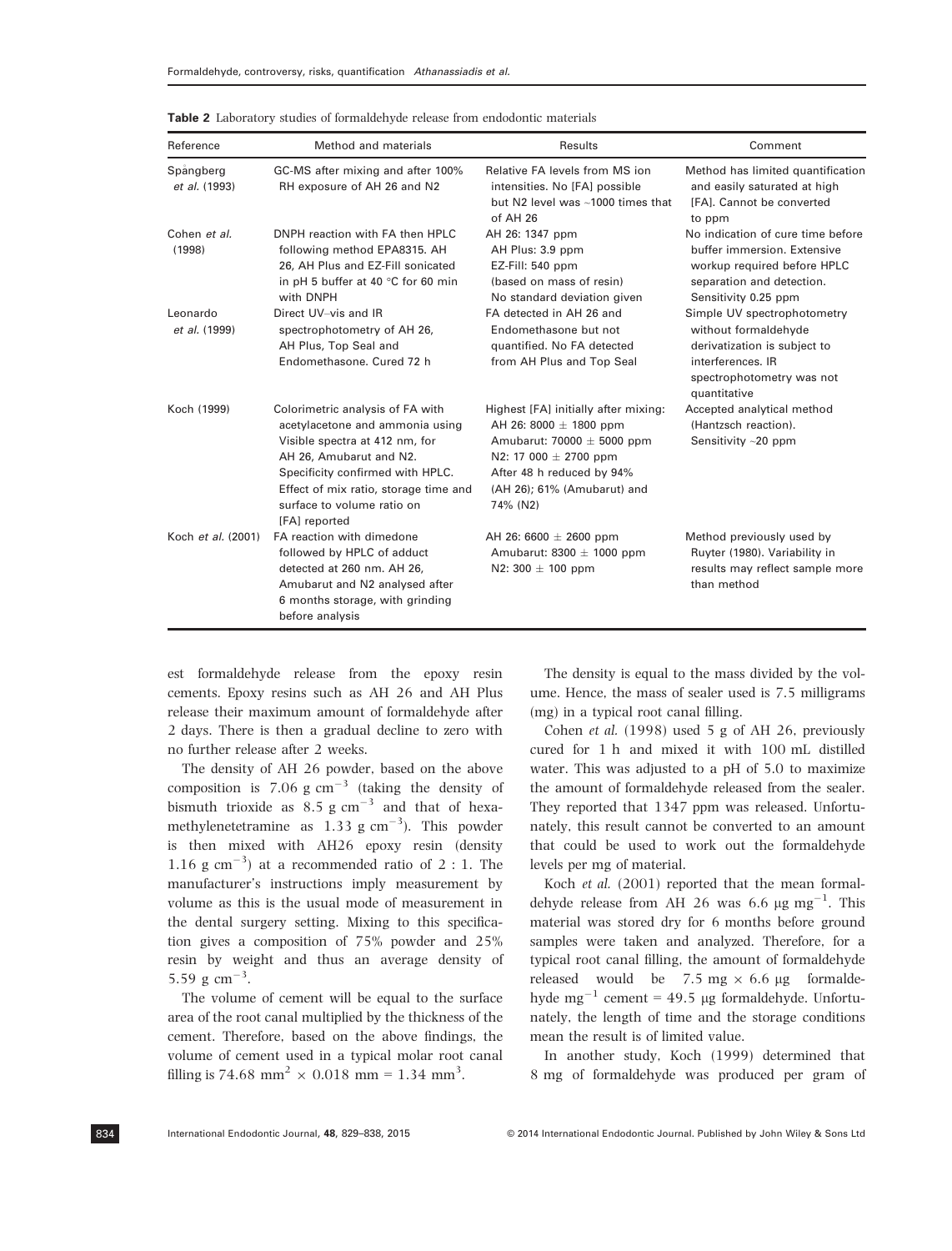AH 26 immediately after mixing and this then reduced to  $\leq 1$  mg g<sup>-1</sup> after 48 h. Utilizing the highest formaldehyde release (8 mg formaldehyde  $g^{-1}$ ), the amount of formaldehyde released in a typical root canal filling with 7.5 mg sealer would be 0.06 mg of formaldehyde, which is 1/40 of the normal endogenous levels in all humans and 1/175 of the WHO (2001) daily intake value. The formaldehyde amount falls to zero after 2 weeks as discussed earlier. The amount of 0.06 mg of formaldehyde is comparable to the daily formaldehyde intake for individuals in homes with people who smoke, which has been estimated to be 0.03–0.067 mg (Nazaroff & Singer 2004).

When performing a pulptomy, the mean dose of formocresol has been determined to be 0.013 mg per pellet, but the actual dose that interacts with the pulp is probably smaller than this (Kahl et al. 2008, Milnes 2008). This amount is  $1/810$  of the 10.55 mg day<sup>-1</sup> of formaldehyde that occurs in our daily intake from food, water and air (WHO 2001).

### How formaldehyde is generated in the curing of epoxy resins

Epoxy resins are thermosetting polymers formed by a step polymerization with a suitable cross-linking agent such as a diamine. Because of their industrial importance, the mechanism of curing for epoxy resins has been studied in great detail to achieve optimum mechanical properties and environmental durability (Halley & George 2009). The properties achieved depend on the chemical structure of the original resin and curing agent, and the number of crosslinks per unit volume (the crosslink density) achieved in the curing process.

The curing process is a chemical reaction in which the terminal epoxide groups in epoxy resin react with a curing agent to form a cross-linked three-dimensional network. The epoxy resin cement AH26 was introduced to dentistry for root canal fillings over 50 years ago, and an unusual feature of this resin was the choice of HMT as the curing agent. HMT is a tertiary amine that, to the authors' knowledge, had not previously been in use for epoxy resin curing, but it was a key ingredient in the curing of phenolic resin precursors and in rubber vulcanization (Dreyfors et al. 1989). In phenolic resins, the curing reaction relies on the liberation of formaldehyde in the presence of acid.

In contrast to its use in phenolic resins, the curing reaction of hexamine with epoxy resins does not require the liberation of formaldehyde but rather the attribute of the HMT molecule as a tertiary amine. There is no other industrial application of epoxy resins that uses HMT as a curing agent (Dreyfors et al.1989), possibly because of the slow curing reaction and the likely liberation of formaldehyde if exposure to acid subsequently occurs.

It has been reported (Oliver & Abbott 1991) that moisture is required for the polymerization of AH26 (i.e. DGEBA epoxy resin cured with HMT). This is an interesting result as epoxy resin cure does not usually require the presence of moisture (Halley & George 2009) although trace amounts could potentially catalyze the reaction through a process of hydrogen bonding. The liberation of formaldehyde and ammonia by the hydrolysis of HMT is not required for it to function as a tertiary amine for catalysis of the polymerization of DGEBA epoxy resin in AH26. It is possible that an intermediate in the hydrolysis of hexamine is a primary amine, and this may accelerate the reaction so that the effect is a secondary one and not a requirement for the reaction to occur. What is important is that the HMT is a catalyst, so it is not consumed in the anhydrous curing reaction. If the cure is truly catalytic, then all HMT added to the resin is expected to be present at the end of the curing reaction.

In summary, there should be no production of formaldehyde from epoxy resins when cured with agents other than HMT. The production of formaldehyde from HMT is a consequence of subsequent hydrolysis and not the curing process of the epoxy resin in AH26.

## Evaluation of the risks posed by formaldehyde release from root canal cements

Block et al. (1980) filled dogs teeth with N2 paste containing 6.5% paraformaldehyde and measured the amount of 14C-labelled paraformaldehyde released into the circulation after 28 days. They showed that the maximum level was reached after 1 day and it was spread systemically, but there was no quantification of the amounts. In another study (' s-Gravenmade et al. 1981), using 15% w/v formaldehyde placed in extracted human teeth, the amount of formaldehyde released through dentine and cementum into distilled water was determined. Formaldehyde penetrated readily through the apical third of roots within 60 s, particularly in roots derived from young patients. Values of 80–120 lg per 3 h were obtained after insertion of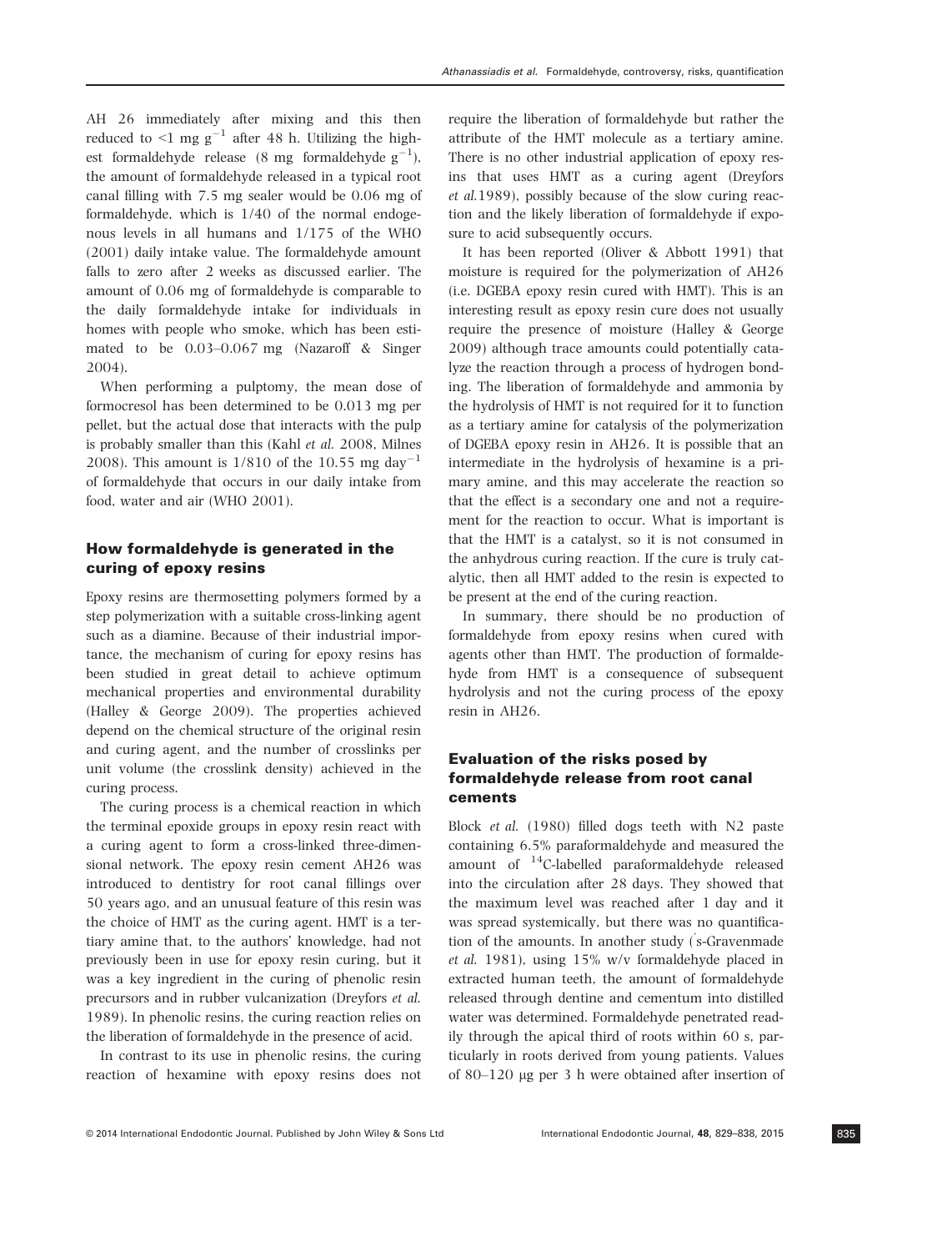between 5 and 10 µL into the root canal (s-Gravenmade et al. 1981). Taken together, these studies showed that formaldehyde permeates through dentine and cementum quickly, and formaldehyde could enter adjacent tissues and the systemic circulation. However, these materials are no longer used in contemporary endodontic practice, and their high concentrations of formaldehyde do not reflect the amount of formaldehyde that would be present in the systemic circulation when formaldehyde is released from epoxy resins (e.g. AH26, AH Plus). It is known that formaldehyde is rapidly metabolized in the human body, and this was highlighted in a study by (Kahl et al. 2008) involving 30 children aged 2–6 years age who underwent 85 pulpotomies (1–5 per child). A cotton pellet with 0.013 mg of formocresol was placed in the pulp chamber for 5 min for each pulpotomy performed. Blood samples were taken before and after the pulpotomies, yielding a total of 312 blood samples. There was no detectable formaldehyde above normal baseline physiologic concentrations in any of the blood samples.

In pulpotomies, formocresol is positioned in the base of the pulp chamber in a fixed area which is in direct contact with pulp tissue (for a period of 5 min). In a root canal filling, the path for formaldehyde release is more complex as the formaldehyde is produced from the epoxy resin cement which is spread throughout the entire root canal (coronal to apical). The formaldehyde has to be released and it then has to diffuse through the dentine and cementum or via the apical foramen and into the blood supply.

Systemic absorption is of no importance since after formocresol is placed and formaldehyde is produced, it vaporizes quickly and is rapidly eliminated in the urine. Vaporization and dissolution of formaldehyde in exudate minimizes the potential toxicity of root canal medication (Gutierrez et al.1991).

#### Appraisals of risk from formaldehyde

The authors of two older articles (Lewis & Chestner 1981, Lewis 1998) have presented a view on formaldehyde which is not consistent with the more recent reports of measured formaldehyde release from dental materials used in vitro. These earlier articles discussed chronic exposure of high levels of formaldehyde rather than the short-term exposures used for formocresol pulpotomies (i.e. minutes), and the doses from epoxy resins in root canal fillings that are at least 40-fold lower than those normally ingested or present in the circulation. There is no current evidence of harm in humans from the latter (Sue Seale 2010). This same confusion is evident in a paper from the same author (Lewis 2010) which claims that 'recently formaldehyde was strongly associated with leukaemia whilst generally accepted as a direct cause of nasopharyngeal cancer'. The research on formaldehyde referred to in that paper has for the most part been discredited or updated, primarily because newer and more rigorous methodologies have been used to investigate formaldehyde (Milnes 2008).

In conclusion, it appears that the amount of formaldehyde released during pulpotomies with formocresol and from resin-based root canal fillings are at least 1/40 less than the normal endogenous levels in humans, and they do not pose any health risks.

#### **References**

- American Association of Endodontists (AAE) Revised April (2013) Position Statement -Paraformaldehyde-Containing Endodontic Filling and Sealing Materials. URL http://www. aae.org/uploadedfiles/publications\_and\_research/guidelines\_ and position statements/paraformaldehydefillingmaterials. pdf (accessed August 2014).
- Arts JHE, Rennen MAJ, De Heer C (2006) Inhaled formaldehyde: evaluation of sensory irritation in relation to carcinogenicity. Regulatory Toxicology and Pharmacology 44, 144–60.
- Agency for Toxic Substances and Disease Registry (ATSDR) (1999) Toxicological Profile for Formaldehyde.pdf; pp4. URL http://www.atsdr.cdc.gov/toxprofiles/tp.asp?id=220 &tid=39 (accessed August 2014).
- Balaprasanna KC  $(2011)$  Pulpotomy in primary teeth a review. Journal of Indian Academy of Dental Specialists 2, 29–31.
- Block RM, Lewis RD, Hirsch J, Coffrey J, Langeland K (1980) Systemic distribution of N2 paste containing 14C paraformaldehyde following root canal therapy in dogs. Oral Surgery, Oral Medicine and Oral Pathology 50, 350–60.
- Bolt HM, Morfeld P (2013) New results on formaldehyde: the 2nd International Formaldehyde Science Conference (Madrid, 19–20 April 2012). Archives of Toxicology 87, 217–22.
- Bonsor SJ, Pearson G (2013) A Clinical Guide to Applied Dental Materials. London: Churchill Livingstone Elsevier, pp. 207.
- Bosetti C, McLaughlin JK, Tarone RE, Pira E, La Vecchia C (2008) Formaldehyde and cancer risk: a quantitative review of cohort studies through. Annals of Oncology 19, 29–43.
- Budavari S (2001) An Encyclopedia of Chemicals, Drugs and Biologicals, The Merck Index, 13th edn. Rahway, NJ: Merck Publishing Group, pp. 751.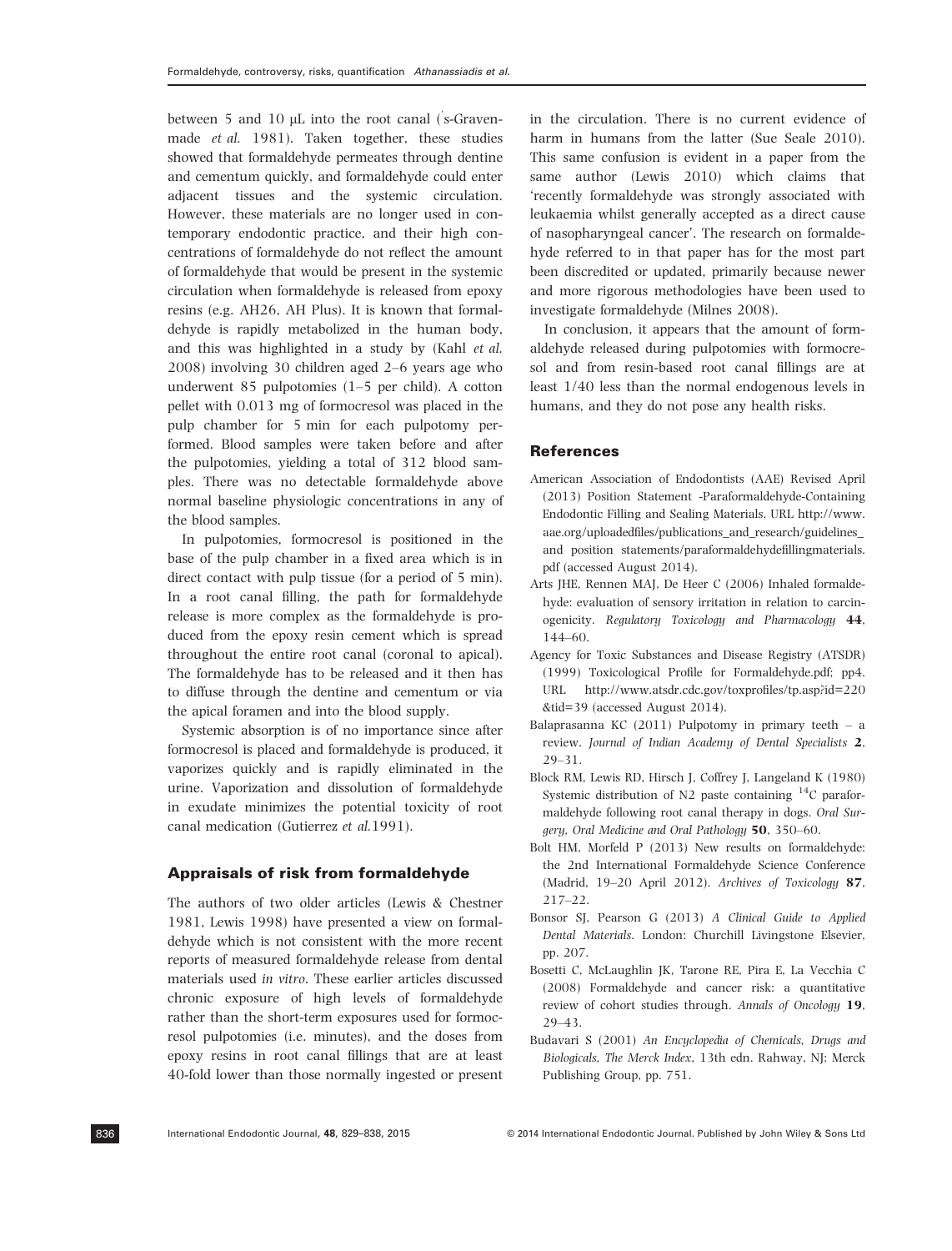- Casanova M, Heck HD, Everitt JI, Harrington WW Jr, Popp JA (1988) Formaldehyde concentrations in the blood of rhesus monkeys after inhalation exposure. Food and Chemical Toxicology  $26$ ,  $715-6$ .
- Checkoway H, Boffetta P, Mundt DJ, Mund KA (2012) Critical review and synthesis of the epidemiologic evidence on formaldehyde exposure and risk of leukemia and other lymphohematopoietic malignancies. Cancer Causes and Control 23, 1747–66.
- Cogliano VJ, Grosse Y, Baan RA, Straif K, Secretan MB, Ghissassi FE (2005) Meeting report: summary of IARC monographs on formaldehyde, 2-butoxyethanol, and 1- tert-butoxy-2-propanol. Environmental Health Perspectives 113, 1205–8.
- Cohen BI, Pagnillo MK, Musikant BL, Deutsch AS (1998) Formaldehyde evaluation from endodontic materials. Oral Health 88, 37–9.
- Compton BJ, Purdy WC (1980) Fluoral-P, a member of a selective family of reagents for aldehydes. Analytica Chimica Acta 119, 349–57.
- Dreyfors JM, Jones SB, Sayed Y (1989) Hexamethylenetetramine: a review. American Industrial Hygiene Association 50, 579–85.
- Duhayon S, Hoet P, Van Maele-Fabry G, Lison D (2008) Carcinogenic potential of formaldehyde in occupational settings: a critical assessment and possible impact on occupational exposure levels. International Archives of Occupational and Environmental Health 81, 695–710.
- European Food Safety Authority (EFSA) (2014) Endogenous formaldehyde turnover in humans compared with exogenous contribution from food sources- scientific report. EFSA Journal 12, 3550.
- European Union Scientific Committee on Occupational Exposure Limits for formaldehyde EU-SCOEL (2008) Recommendation from the Scientific Committee on Occupational Exposure Limits for Formaldehyde. URL http:// www.google.com.au/url?sa=t&rct=j&q=&esrc=s&source= web&cd=1&cad=rja&uact=8&ved=0CCoQFjAA&url=http% 3A%2F%2Fec.europa.eu%2Fsocial%2FBlobServlet%3FdocId %3D3863%26langId%3Den&ei=k\_t5U-6EEs3LlAXsj4CgBw &usg=AFQjCNFvHupN\_iufs7MkoMZiaEZK6fjnRg&sig2= HwV9IkHtAASTbGc38j6Q3g&bvm=bv.66917471,d.dGI (accessed March 2014).
- Gentry PR, Rodricks JV, Turnbull D et al. (2013) Formaldehyde exposure and leukemia: critical review and reevaluation of the results from a study that is the focus for evidence of biological plausibility. Critical Reviews in Toxicology 43, 661–70.
- Golden R (2011) Identifying an indoor air exposure limit for formaldehyde considering both irritation and cancer hazards. Critical Reviews in Toxicology 41, 672–721.
- s-Gravenmade EJ, Wemes JC, Dankert J (1981) Quantitative measurements of the diffusion in vitro of some aldehydes in root canals of human teeth. Oral Surgery, Oral Medicine and Oral Pathology 52, 97–100.
- Grayson MKL (2010) Kucers' The Use of Antibiotics, 6th edn, Vol. 1. Florida: CRC Press, pp. 1205.
- Gutierrez JH, Donoso E, Villena F, Jofre A (1991) Diffusion of medicaments within root canal dentin - a scanning electron microscopic study. Oral Surgery, Oral Medicine, Oral Pathology, Oral Radiology, and Endodontics 72, 351–8.
- Halley PJ, George GA (2009) Chemorheology of Polymers. Cambridge: Cambridge University Press, pp. 52–6.
- Health and Safety Executive (HSE) (2011) United Kingdom EH40/2005 Workplace exposure limits. URL http://www. bristol.ac.uk/nsqi-centre/media/Policies/WELs%202011.pdf (accessed March 2014).
- Heck Hd'A, Casanova-Schmitz M, Dodd PB, Schachter EN, Witek TJ, Tosun T (1985) Formaldehyde (CH2O) concentrations in the blood of humans and Fischer-344 rats exposed to CH2O under controlled conditions. American Industrial Hygiene Association Journal 46, 1–3.
- Hazard Evaluation System & Information Service (HESIS) (2011) California Department of Public Health Occupational Health Branch Formaldehyde fact sheet. URL http:// www.cdph.ca.gov/programs/hesis/Documents/formaldehyde. pdf (accessed March 2014).
- Hübscher W, Barbakow F, Peters OA (2003) Root-canal preparation with Flex Master: canal shapes analysed by micro-computed tomography. International Endodontic Journal 36, 740–7.
- IPCS (International Programme on Chemical Safety) (2002) Concise International Chemical Assessment Document 40: Formaldehyde. Geneva: World Health Organization.
- Jung M, Lommel D, Klimek J (2005) The imaging of root canal obturation using micro-CT. International Endodontic Journal 38, 617–26.
- Kahl J, Easton J, Johnson G, Zuk J, Wilson S, Galinkin J (2008) Formocresol blood levels in children receiving dental treatment under general anesthesia. Pediatric Dentistry 30, 393–9.
- Kiernan JA (2000) Formaldehyde, formalin, paraformaldehyde and glutaraldehyde: what they are and what they do. Microscopy Today 8, 8–12.
- Koch MJ (1999) Formaldehyde release from root-canal sealers: influence of method. International Endodontic Journal 32, 10–6.
- Koch MJ, Wunstel E, Stein G (2001) Formaldehyde release from ground root canal sealer in vitro. Journal of Endodontics 27, 396–7.
- Kopperud HM, Kleven IS, Wellendorf H (2011) Identification and quantification of leachable substances from polymerbased orthodontic base-plate materials. European Journal of Orthodontics 33, 26–31.
- Kurji ZA (2009) Outcomes of a Modified Pulpotomy Technique. Thesis submitted in for the degree of Master of Science in Pediatric Dentistry, Graduate Department of Dentistry, University of Toronto, Canada.